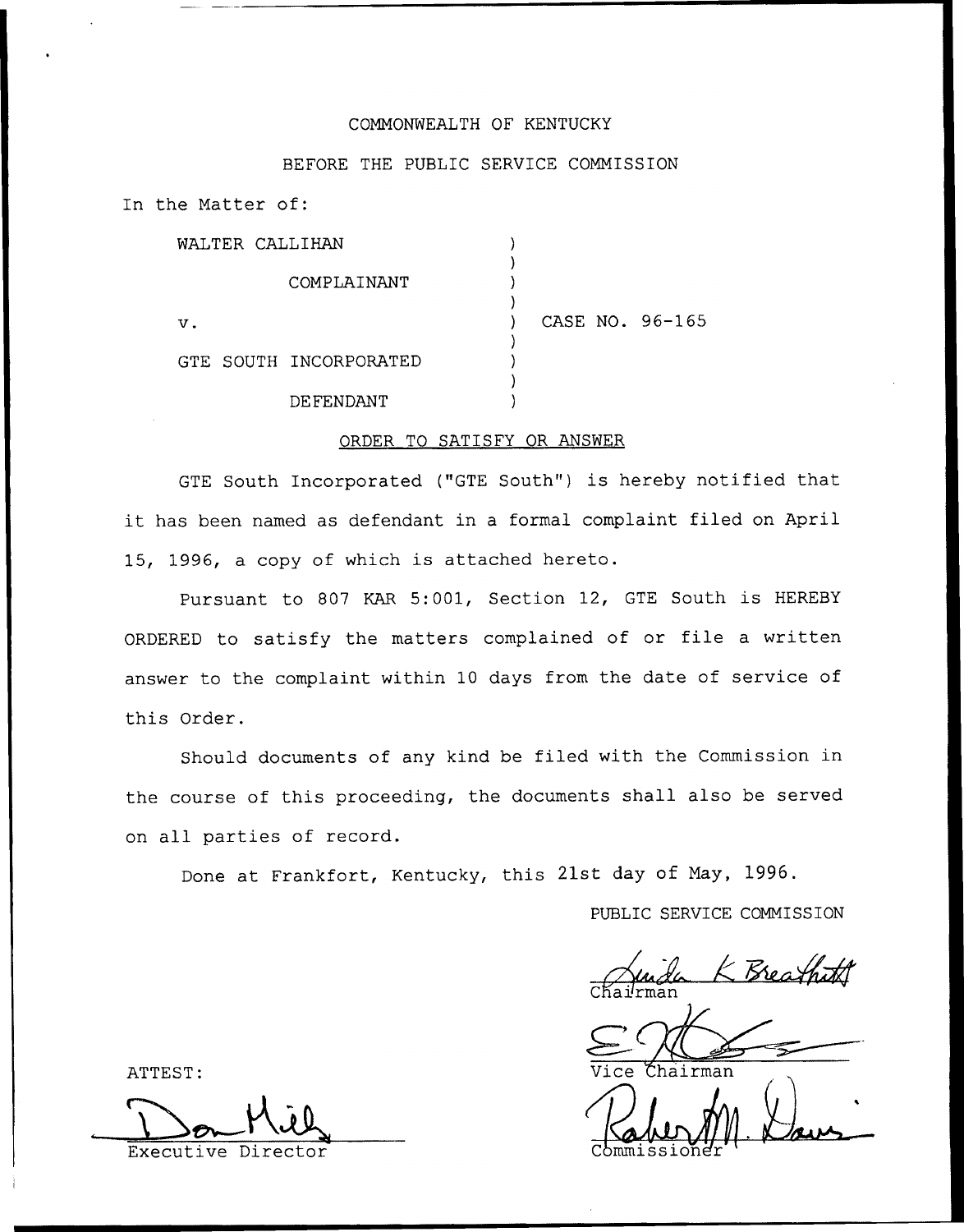#### COMMONWEALTH OF KENTUCKY

# BEFORE THE PUBLIC SERVICE COMMISSION

PECEIVEN  $APR$  15  $1996$ In the Matter of: PUBLIC SERVICE<br>COMMISSION <u>Waiter Callehar</u> ) (Your Full Name) ) **COMPLAINANT** ) VS. )  $96 - 165$ ) ) <u>fnera</u> ) (Name of Utility ) DEFENDANT ) COMPLAINT The complaint of respectfully shows: (Your Full Name) Walter Callepon P.O. Box 17 architectic 41121 Leveral Teleph (b) ashland Keymity (Address of Ufflity)<br>(c) That:  $\frac{\sqrt{7\text{A}}\sqrt{724}}{\text{(Describe here, attaching additional sheets if}}$ (Describe here, attaching additional sheets if<br>
Cullin and Computer of the Culling<br>
necessary, the specific act, fully and clearly, or facts Teleptine Mue at Ashland by Jo the purpose of pay his Bill, The

Continued on Next Page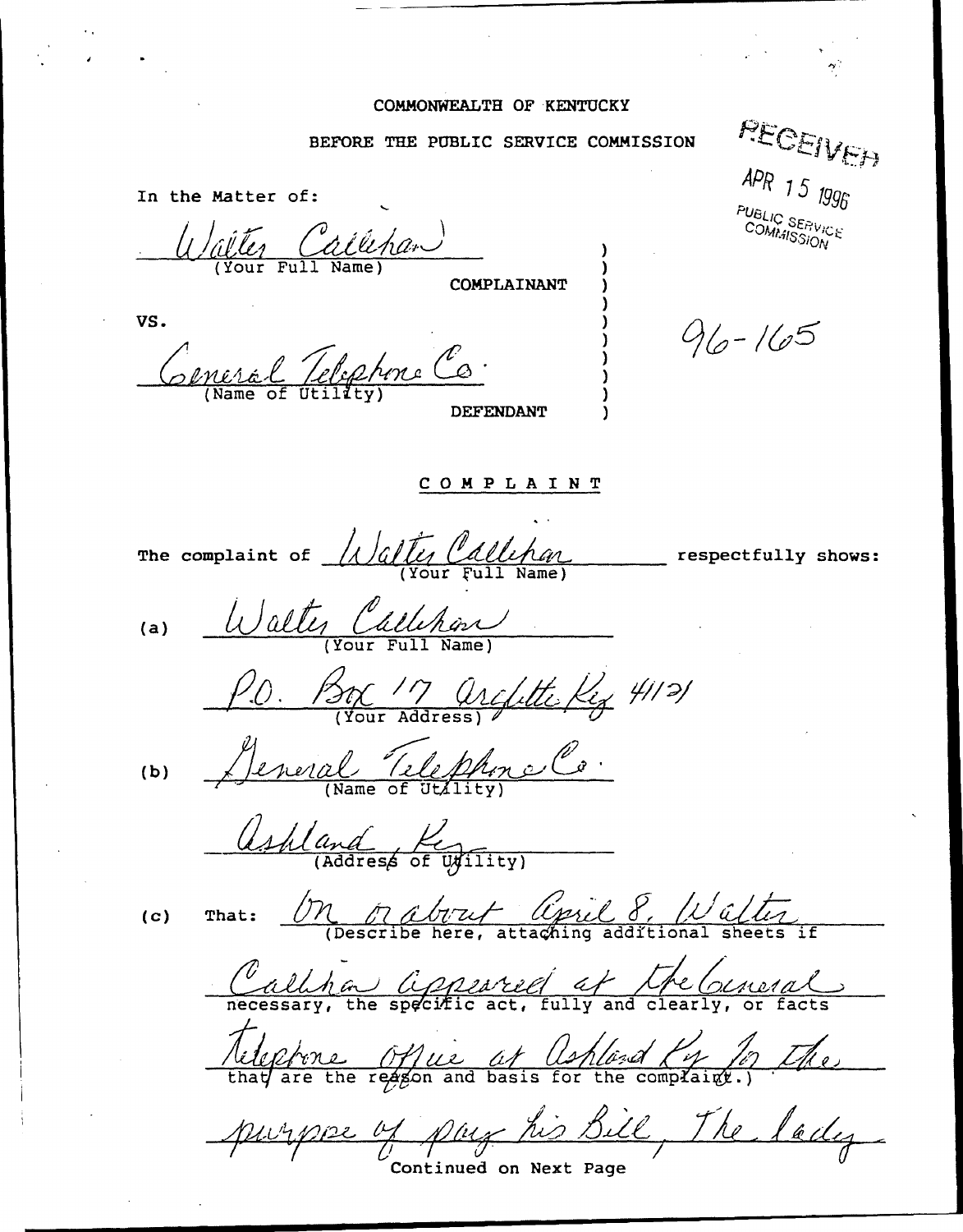Formal Complaint

 $\ell$ er $\sim$  vs (Your Name) (Utility Name)

Page 2

Collecting bills made but a biel someone about his bill. where other telphone and running up his tellphone individual had been asing his Bill. The telephone Click Did that (Specifically state the Better sirvice, bitter public Dated at april U(Month) Yeen poper measured the Rentucky, this  $\sqrt{2}$  day 19~& (Your Signature)

(Name and address of attorney, if any)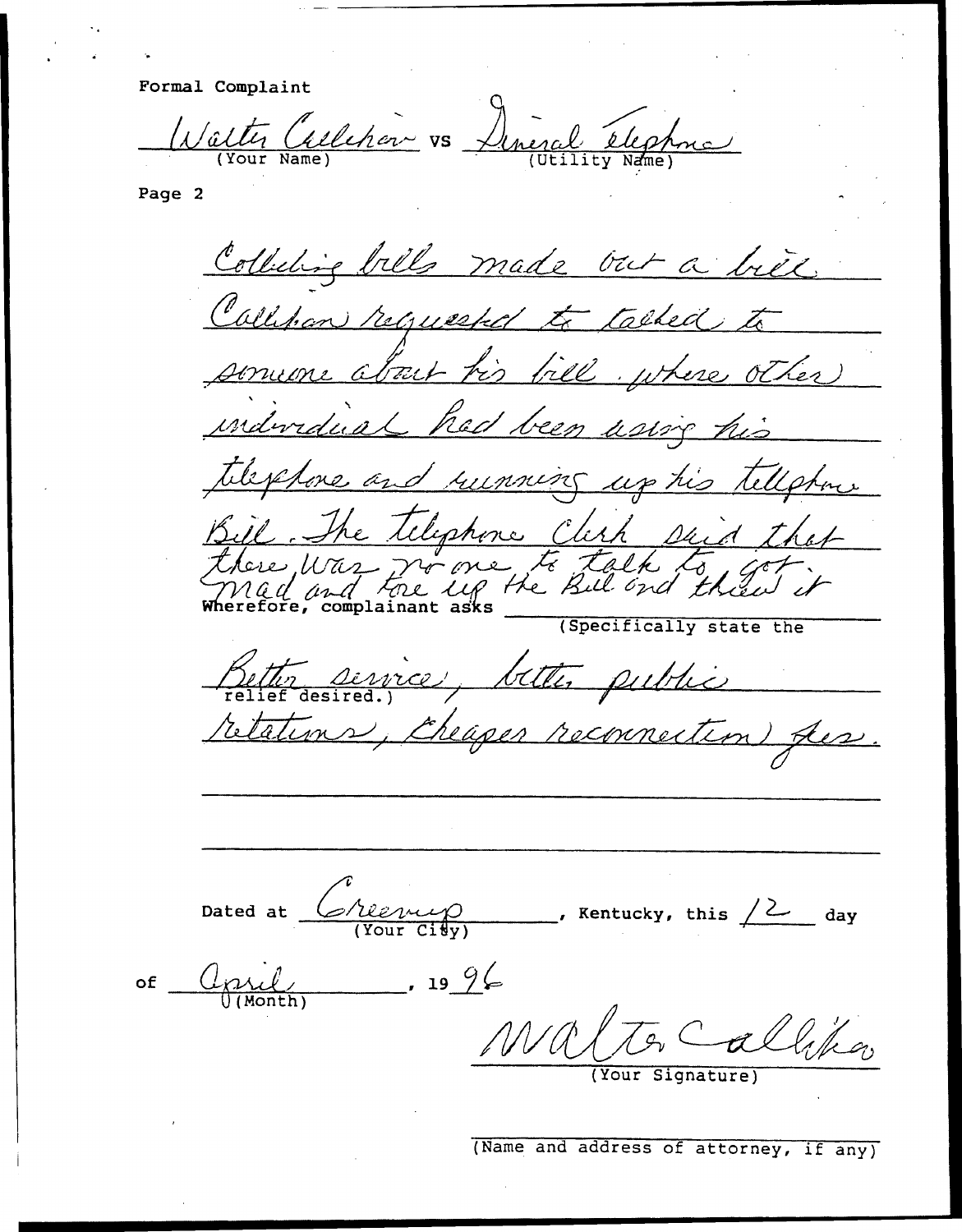PECEIVER  $APR$  15  $1996$ Walter Calletion Deneral Telephone garabe can and said she didn't Care if I ener poid the bell, and motion for Callibrar te leave has downsized the operator, superious to the part that they are giving the power of pow severice and Callinen has been out of service at least twice lately and Callina has had to the Key Public Service Commission at least turce to get the Cen Telephne to regain his service that took days. General Telephone Company larke Mar + Women power to provide educate permier in once créa. Chemier Complaint is  $12 / 1996$ 15. Dennel Jelephere recently cur of Callihop's telephone and charge Jum 35.00 to reconnect just by throwing a switch punishing the old poor is eldery to the paint it is hard for them to pay. The public service